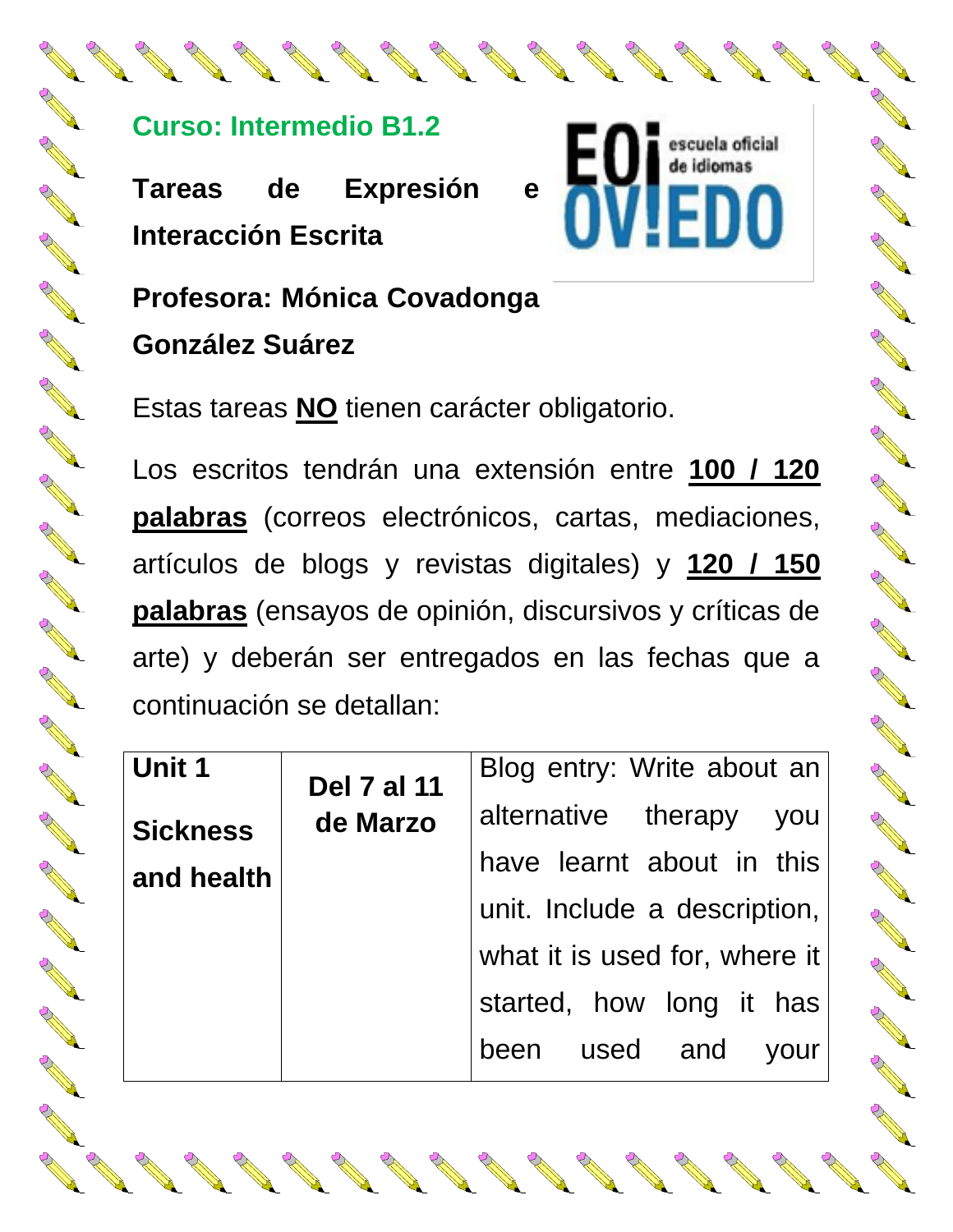|                   |          | opinion of it.                        |
|-------------------|----------|---------------------------------------|
|                   |          | Cupping<br>is a<br>new                |
|                   |          | alternative therapy<br>that           |
|                   |          | involves                              |
|                   |          | Reference: You have<br>an             |
|                   |          | example on page 17.                   |
| <b>Unit 2</b>     |          | Del 14 al 18 Your English teacher has |
| <b>Travel and</b> | de Marzo | asked you to write<br>an              |
| tourism           |          | article for your school               |
|                   |          | webpage to recommend a                |
|                   |          | city break. Write about a             |
|                   |          | city you like, using activity         |
|                   |          | 6 on page 25 as a model.              |
|                   |          | Munich is a wonderful                 |
|                   |          | place for a short city break.         |
|                   |          | It's only hours from                  |
|                   |          | Reference: Page 25.                   |
|                   |          |                                       |

AND ROAD

RA REA

A A

RA REA

RA R

A A

RANT RO

B RADIO

RA RE

RA RE

RA A

A A R

**AND READER** 

**AND** 

A A R

RA R

**RANT** 

A A

**AND RE** 

RA RE

A A

RA R

A RA

AND 1999

Rock Construction

AND 1999

North Carpenter

AND 1999

AND 1999

AND 1999

AND 1999

AND STREET

AND 1999

And a series of the contract of the

And a series of the contract of the

And a series of the contract of the

AND 1999

AND 1999

A Maria

**AND REA ANDER AND All Redison Redisonal Redison Redison Redison Redison Redison Redison Redison Redison Redison Red AND RE ANTICATION Contractions** RA REA **CONTROLLER Contractions AND READER RANTICO RANTINO REPORT AND READER ANTICATION ANTICATION REPORT ANTICAL RE CONTROLLER** A March Control R **Contraction of the Contraction Contraction Contraction Contraction Contraction Contraction Contraction Contraction Contraction Contraction Contraction Contraction Contraction Contraction Contraction Contraction Contractio**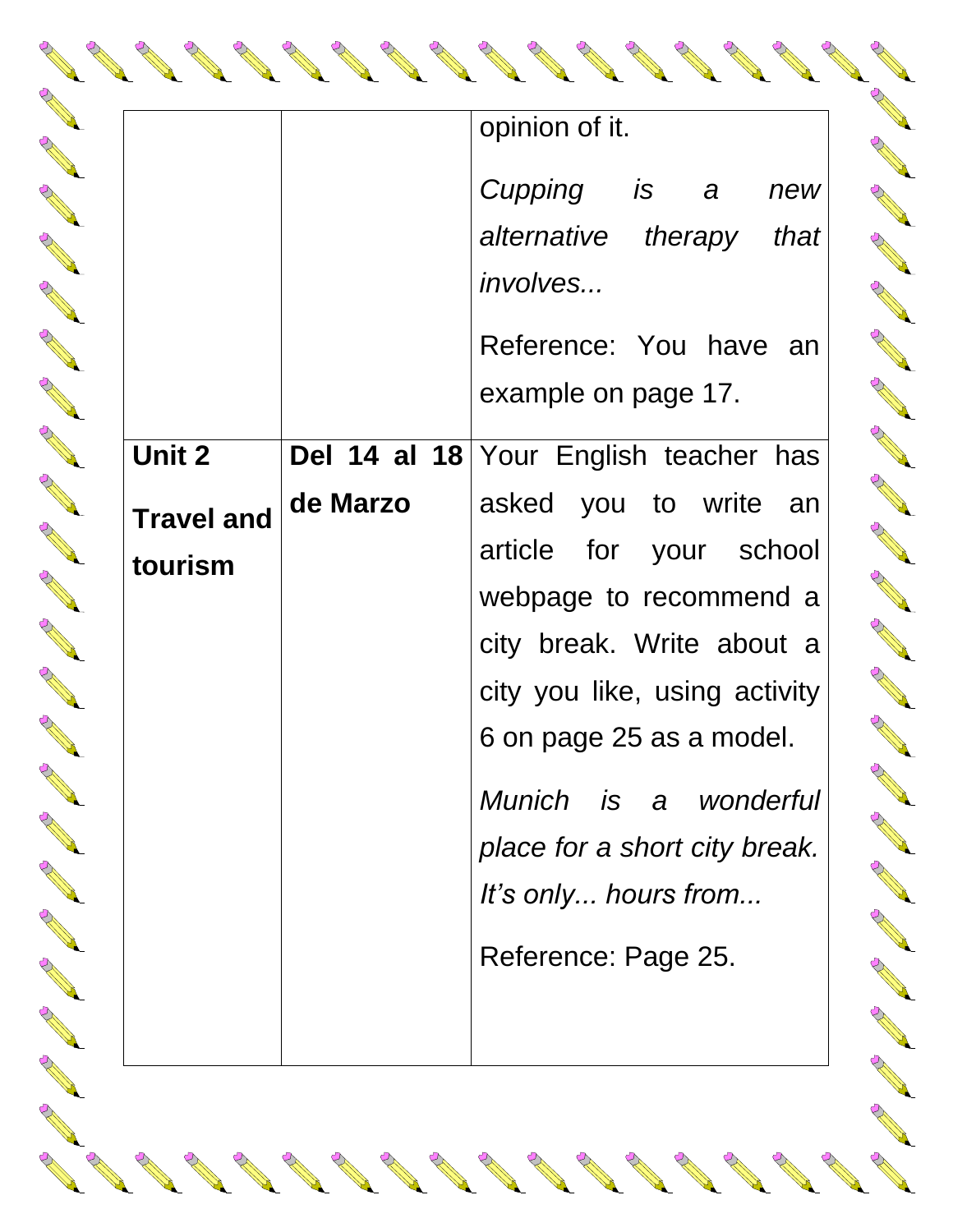|                                                                                                                                                                                                                                                           | Unit 3          |                         | Del 21 al 25   Write a letter of application |
|-----------------------------------------------------------------------------------------------------------------------------------------------------------------------------------------------------------------------------------------------------------|-----------------|-------------------------|----------------------------------------------|
| North Contract of the Contract of                                                                                                                                                                                                                         | <b>Work</b>     | de Marzo                | for a job that you could                     |
| EN 1979                                                                                                                                                                                                                                                   |                 |                         | realistically apply for.                     |
| <b>Contract of the Contract of the Contract of The Contract of The Contract of The Contract of The Contract of The Contract of The Contract of The Contract of The Contract of The Contract of The Contract of The Contract of T</b><br><b>CONTRACTOR</b> |                 |                         | Dear Ms Radcliffe,                           |
|                                                                                                                                                                                                                                                           |                 |                         | Reference: You have an                       |
| and the contract of the contract of                                                                                                                                                                                                                       |                 |                         | example on page 35.                          |
| <b>Contract Contract Contract Contract Contract Contract Contract Contract Contract Contract Contract Contract Contract Contract Contract Contract Contract Contract Contract Contract Contract Contract Contract Contract Contr</b>                      | Unit 4          | 28<br><b>Del</b><br>de  | Think<br>the<br>about                        |
| <b>Contract of the Contract of the Contract of The Contract of The Contract of The Contract of The Contract of The Contract of The Contract of The Contract of The Contract of The Contract of The Contract of The Contract of T</b>                      | <b>The</b>      | Marzo al<br>$\mathbf 1$ | advantages<br>and                            |
| <b>Contract of the Contract of the Contract of The Contract of The Contract of The Contract of The Contract of The Contract of The Contract of The Contract of The Contract of The Contract of The Contract of The Contract of T</b>                      | <b>Internet</b> | de Abril                | disadvantages<br>of<br>the                   |
|                                                                                                                                                                                                                                                           |                 |                         | Internet to write a "for and                 |
|                                                                                                                                                                                                                                                           |                 |                         | against" composition. You                    |
|                                                                                                                                                                                                                                                           |                 |                         | can use examples of both,                    |
|                                                                                                                                                                                                                                                           |                 |                         | personal<br>and<br>your                      |
|                                                                                                                                                                                                                                                           |                 |                         | professional life.                           |
|                                                                                                                                                                                                                                                           |                 |                         | It's absolutely true that the                |
|                                                                                                                                                                                                                                                           |                 |                         | Internet has changed our                     |
| No Capital Contract of the Contract of                                                                                                                                                                                                                    |                 |                         | lives for better or for worse,               |
| No. of the contract of the contract of                                                                                                                                                                                                                    |                 |                         | but does it have<br>more                     |
|                                                                                                                                                                                                                                                           |                 |                         | positive than negative                       |
|                                                                                                                                                                                                                                                           |                 |                         | uses? Let's consider some                    |
|                                                                                                                                                                                                                                                           |                 |                         |                                              |
|                                                                                                                                                                                                                                                           |                 |                         |                                              |

**AND REA** 

**ANDER** 

**ANDER** 

**All Redison Redisonal Redison Redison Redison Redison Redison Redison Redison Redison Redison Red** 

**AND RE** 

**ANTICATION** 

**Contractions** 

RA REA

**CONTROLLER** 

**Contractions** 

**AND READER** 

**ANTICAL REPORT** 

**RANTINO REPORT** 

**AND READER** 

**ANTICATION** 

**AND READER** 

**AND** 

**All All Redison Redisonal Redison Redison Redison Redison Redison Redison Redison Redison Redison Redison Red** 

**AND REA** 

Control R

**Contraction of the Contraction Contraction Contraction Contraction Contraction Contraction Contraction Contraction Contraction Contraction Contraction Contraction Contraction Contraction Contraction Contraction Contractio** 

A Maria

No. 18 of the Contract of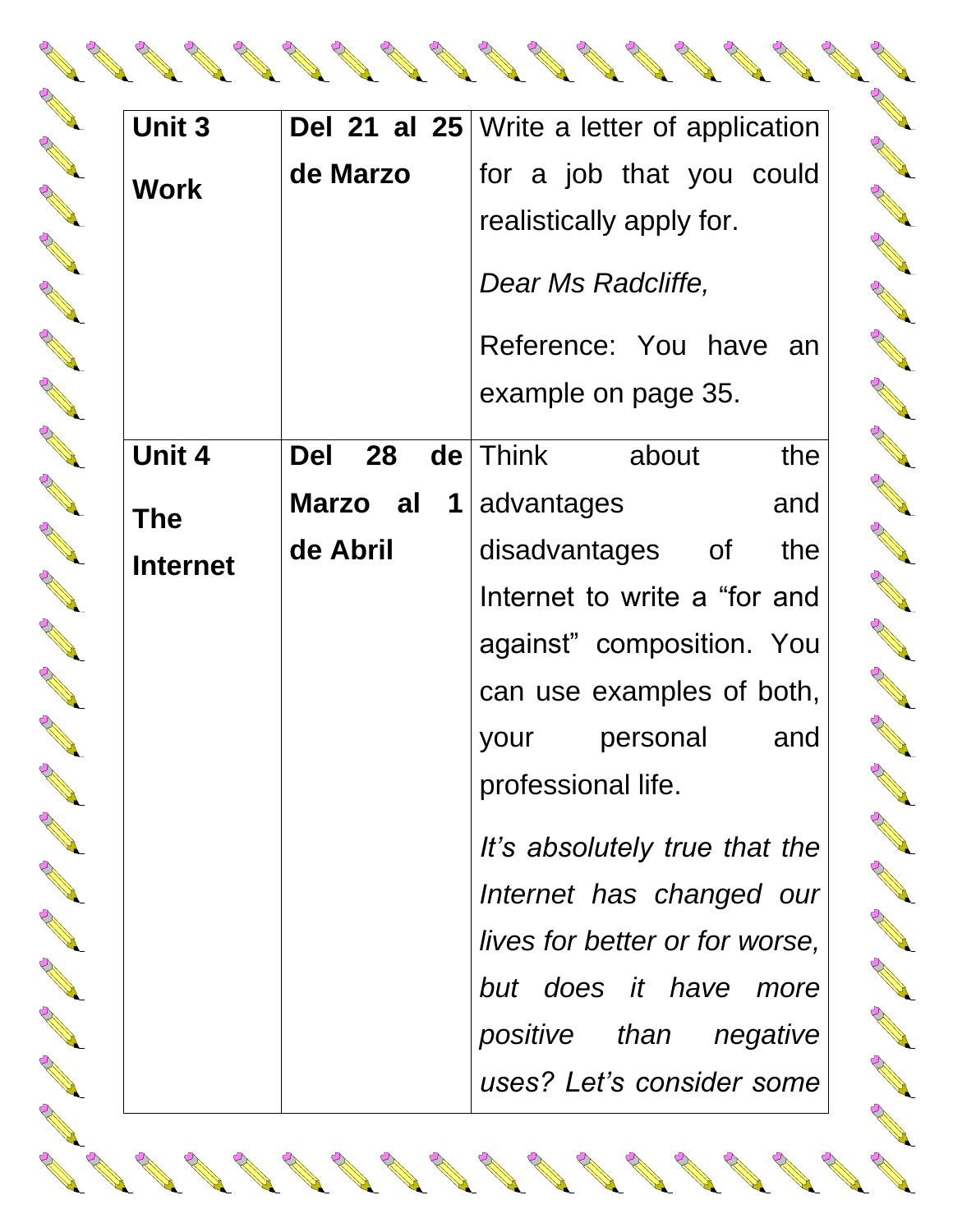|               |              | of its pros and cons.                          |  |  |  |
|---------------|--------------|------------------------------------------------|--|--|--|
|               |              | Reference:<br>Page<br>47.                      |  |  |  |
|               |              | Remember that in B1.1, we                      |  |  |  |
|               |              | studied the pros and cons                      |  |  |  |
|               |              | of mobile phones (Unit 2                       |  |  |  |
|               |              | Inventions, pages 24-25)                       |  |  |  |
|               |              |                                                |  |  |  |
| <b>Unit 5</b> |              | <b>Del 4 al 8 de</b> Your Irish friend John is |  |  |  |
|               |              |                                                |  |  |  |
| <b>Sports</b> | <b>Abril</b> | moving to Oviedo and                           |  |  |  |
|               |              | needs your advice on the                       |  |  |  |
|               |              | sporting activities he can                     |  |  |  |
|               |              | do in this town. He wants                      |  |  |  |
|               |              | to do sport with you, so                       |  |  |  |
|               |              | write an email telling him                     |  |  |  |
|               |              | about the sport you've                         |  |  |  |
|               |              | recently taken up, how you                     |  |  |  |
|               |              | feel about doing it and why                    |  |  |  |
|               |              | you do it, including the                       |  |  |  |
|               |              | frequency,<br>venue,                           |  |  |  |
|               |              | equipment and price.                           |  |  |  |
|               |              |                                                |  |  |  |

Control R

**CONTROLLER** 

And a series of the contract of the

And a series of the contract of the

BOOM AND AND RESPONDED

RANT ROOM

A A

**AND** 

**Contraction of the Contraction of the Contraction Contraction Contraction Contraction Contraction Contraction** 

RANT RE

A A R

RA A

B AND RO

A A R

RA REA

New Read

A A R

A REA

**CONTROLLER** 

A A R

A A R

**RANT** 

A A R

New Read

**ANTICATION** 

A A R

**RANTICO** 

NANT CONTROL

Rock Contract Contract Contract Contract Contract Contract Contract Contract Contract Contract Contract Contract Contract Contract Contract Contract Contract Contract Contract Contract Contract Contract Contract Contract C

BOOM AND A

AND STREET

RAND ROOM

North Contract of the Contract of

AND 1999

AND STREET

RAND ROOM

RAND ROOM

And a second contract of the contract of the contract of the contract of the contract of the contract of the contract of the contract of the contract of the contract of the contract of the contract of the contract of the c

And a second contract of the contract of the contract of the contract of the contract of the contract of the contract of the contract of the contract of the contract of the contract of the contract of the contract of the c

North Carpenter

No. of Contract of Contract of Contract of Contract of Contract of Contract of Contract of Contract of Contract of Contract of Contract of Contract of Contract of Contract of Contract of Contract of Contract of Contract of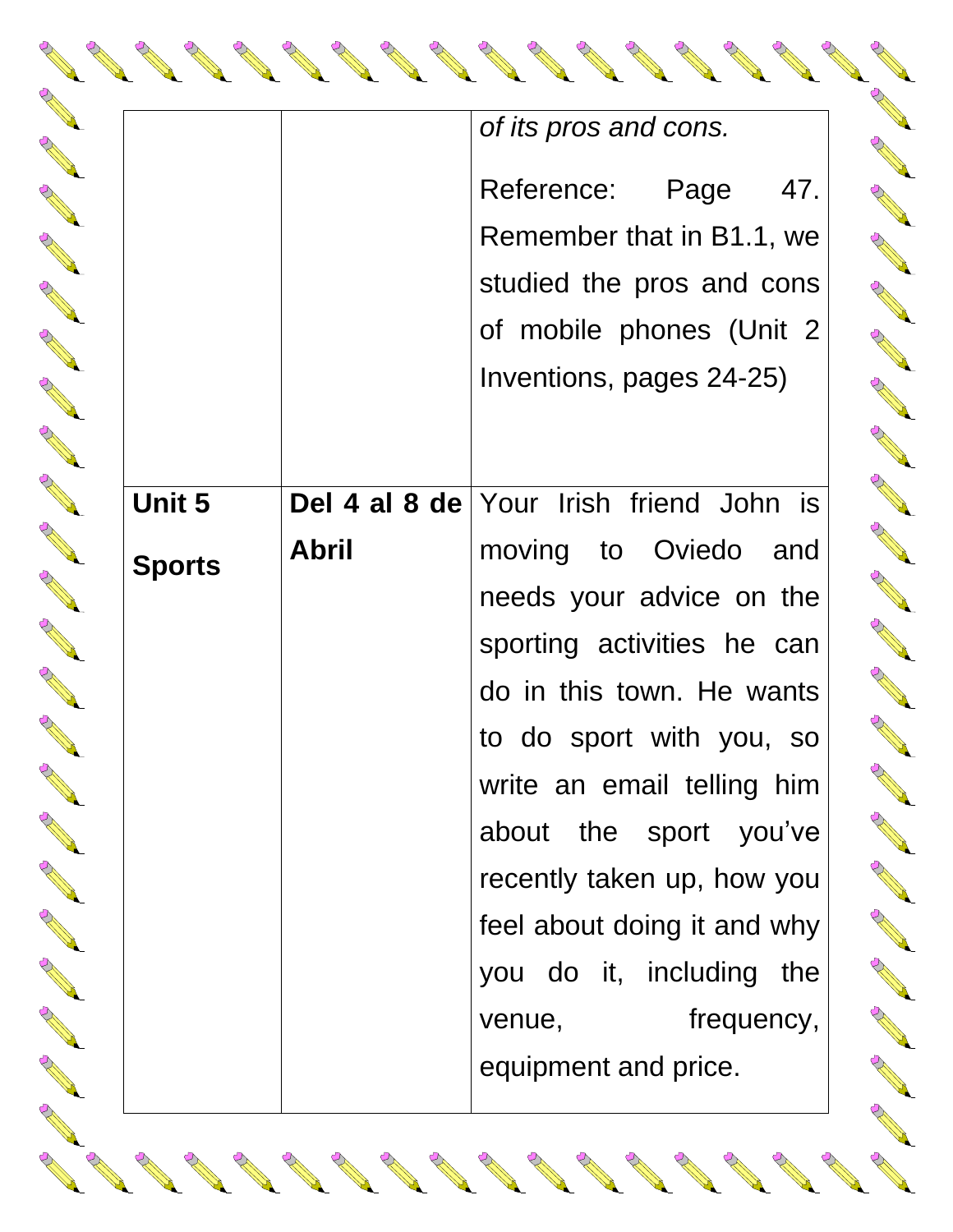|              |          | Hello John,<br>exciting<br>How<br>you're      |
|--------------|----------|-----------------------------------------------|
|              |          | moving to Oviedo! It's a                      |
|              |          | very nice town and there                      |
|              |          | excellent<br>sports<br>are<br>facilities.     |
|              |          | I've recently taken<br>$\mu$<br>spinning      |
|              |          | Reference: Page 54.                           |
| Unit 6       |          | Del 18 al 22 Write a blog entry about a       |
| <b>Music</b> | de Abril | moment in your life when                      |
|              |          | were affected<br>by<br>you                    |
|              |          | music: a special concert, a                   |
|              |          | on the<br>radio,<br>song<br>- a               |
|              |          | celebration, etc. Describe                    |
|              |          | the music, the situation<br>and how you felt. |
|              |          | I will never forget the way I                 |
|              |          | felt when I first saw my                      |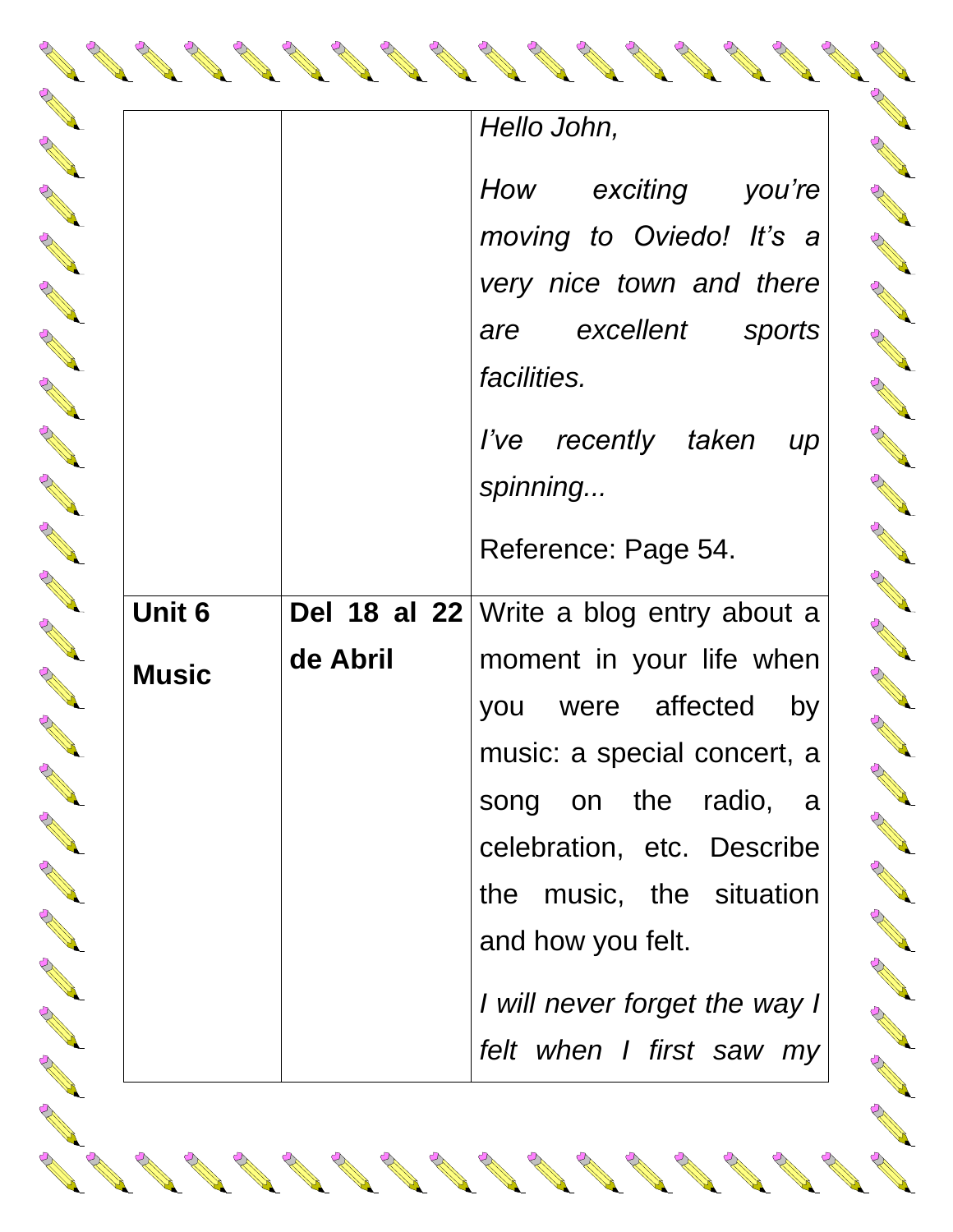|             |             | favourite rock band playing<br>live at            |
|-------------|-------------|---------------------------------------------------|
|             |             | Reference: You have an<br>example on page 67.     |
| Unit 7      |             | Del 25 al 29   Write a for and against text       |
| <b>Body</b> | de Abril    | about this topic: "It's very                      |
| language    |             | important to be physically<br>attractive."        |
|             |             | Today, a lot of people                            |
|             |             | spend time to be physically                       |
|             |             | attractive                                        |
|             |             | Reference: You can have a                         |
|             |             | look at the example<br>on                         |
|             |             | page 75.                                          |
| Unit 8      |             | <b>Del 3 al 6 de</b> Write the description of the |
| Art         | <b>Mayo</b> | painting by Gauguin or a                          |
|             |             | painting you like. Use the                        |
|             |             | same paragraph structure                          |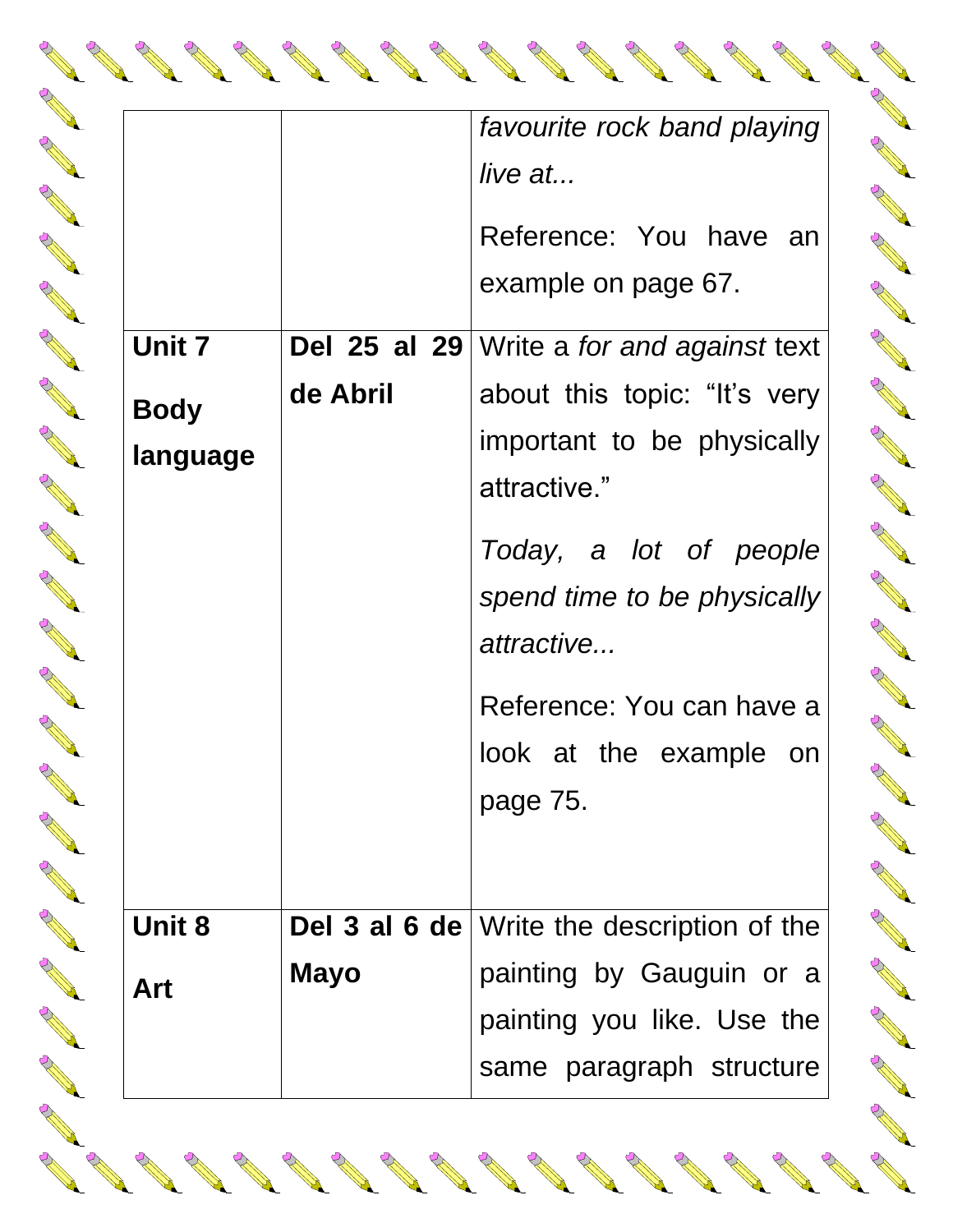|                                                   |                     | in activity 10 on page 87 as<br>a model.<br>This painting by Gauguin<br>shows<br>Reference: Page 82                                                                                                                                                                                                                                                           |
|---------------------------------------------------|---------------------|---------------------------------------------------------------------------------------------------------------------------------------------------------------------------------------------------------------------------------------------------------------------------------------------------------------------------------------------------------------|
| <b>Unit 9</b><br><b>Stories</b><br>and<br>legends | Del 9 al<br>de Mayo | <b>13</b> Written mediation (exercise<br>5, page 97): Use<br>the<br>information in the article on<br>page 96 to write an email<br>giving your teacher advice<br>on how to bring a story to<br>life<br>Dear Sheila,<br>know you are a bit<br>$\overline{I}$<br>nervous about going to the<br>school, but I'm sure you'll<br>do great<br>Reference: Pages 96-97 |

And a second contract of the contract of the contract of the contract of the contract of the contract of the contract of the contract of the contract of the contract of the contract of the contract of the contract of the c

AND 1999

And a series of the contract of the

And a second contract of the contract of

North Carpenter

AND 1999

AND ROAD

RA REA

A A

RA RE

RA R

A A

RA REA

B RADIO

RA REA

RA REA

RA A

A A R

**AND REA** 

**AND** 

A A R

RA R

**RANT** 

A A

**AND RE** 

A A R

A A

RA R

A RA

AND 1999

Rock Contract Contract Contract Contract Contract Contract Contract Contract Contract Contract Contract Contract Contract Contract Contract Contract Contract Contract Contract Contract Contract Contract Contract Contract C

Rock Contract Contract Contract Contract Contract Contract Contract Contract Contract Contract Contract Contract Contract Contract Contract Contract Contract Contract Contract Contract Contract Contract Contract Contract C

Row Barnet

AND 1999

AND 1999

Row Barnet

Row Barnes

**AND REA ANDER** A A A **AND READER ANDER ANTICATION Contractions** RA REA **RANTICO AND READER AND READER RANTICO ANTICATION AND READER ANTICATION AND READER AND SANTA** A REA Control R **Contraction of the Contraction Contraction Contraction Contraction Contraction Contraction Contraction Contraction Contraction Contraction Contraction Contraction Contraction Contraction Contraction Contraction Contractio** AND 1999 **Contract of the Contract of the Contract of the Contract of the Contract of the Contract of the Contract of the Contract of the Contract of The Contract of The Contract of The Contract of The Contract of The Contract of T**